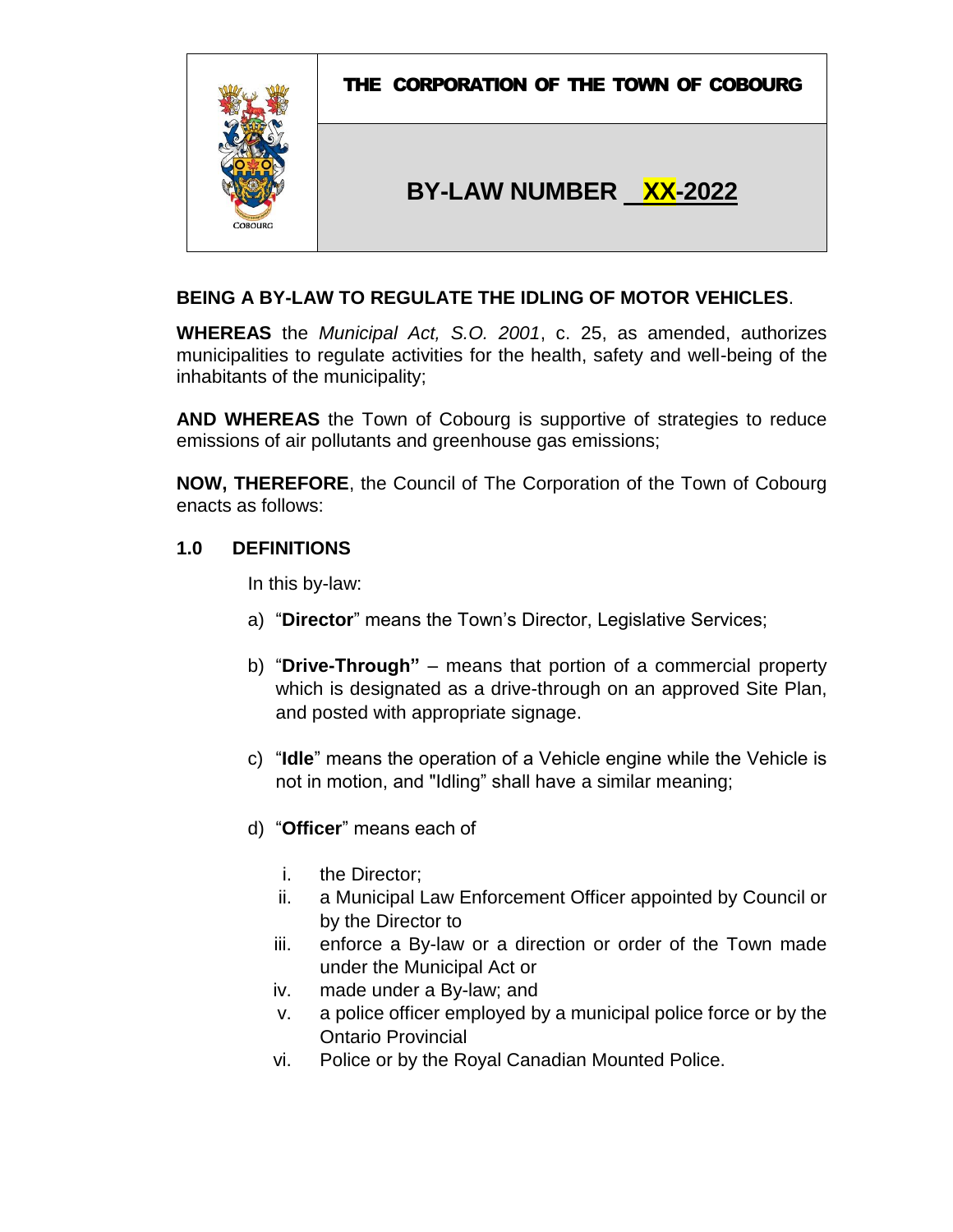- e) "**Vehicle**" means a vehicle as defined by the Highway Traffic Act, R.S.O. 1990,
	- i. c. H.8 except that "Vehicle" also includes a motorized snow vehicle.

#### **2.0 GENERAL**

- **2.1** This by-law applies to all Idling within the Town of Cobourg unless specifically exempted by this by-law or by statute or regulation.
- **2.2** No person shall cause or permit Idling for more than two (2) consecutive minutes.

# **3.0 EXEMPTIONS**

- **3.1** Section 2.2 does not apply to:
	- a) Idling that is necessary for the Vehicle's maintenance or repair;
	- b) the reasonable idling of a vehicle in order to comply with the requirements of the Highway Traffic Act for a clear windshield.
	- c) police, fire, public transit or emergency medical Vehicles while engaged in, and for which Idling is required for, police, fire, public transit or medical activities;
	- d) Vehicles while engaged in, and for which Idling is required for, the provision of municipal activities;
	- e) Vehicles while motionless because of traffic conditions or traffic control signals on a highway or on a Drive-Through;
	- f) Vehicles when the ambient outside temperature is more than 27ºC or less than 5ºC;
	- g) Vehicles while engaged in, and for which Idling is required for, the provision of construction activities;
	- h) Vehicles using heating or refrigeration systems powered by the Vehicle's engine for the preservation of perishable cargo;
	- i) armoured Vehicles while engaged in, and for which Idling is required for, the provision of armoured Vehicle services;
	- j) Vehicles while engaged in a parade or race authorized by the Town of Cobourg;
	- k) Vehicles while passengers are embarking or disembarking; or to
	- l) farm Vehicles while engaged in, and for which Idling is required for, farming.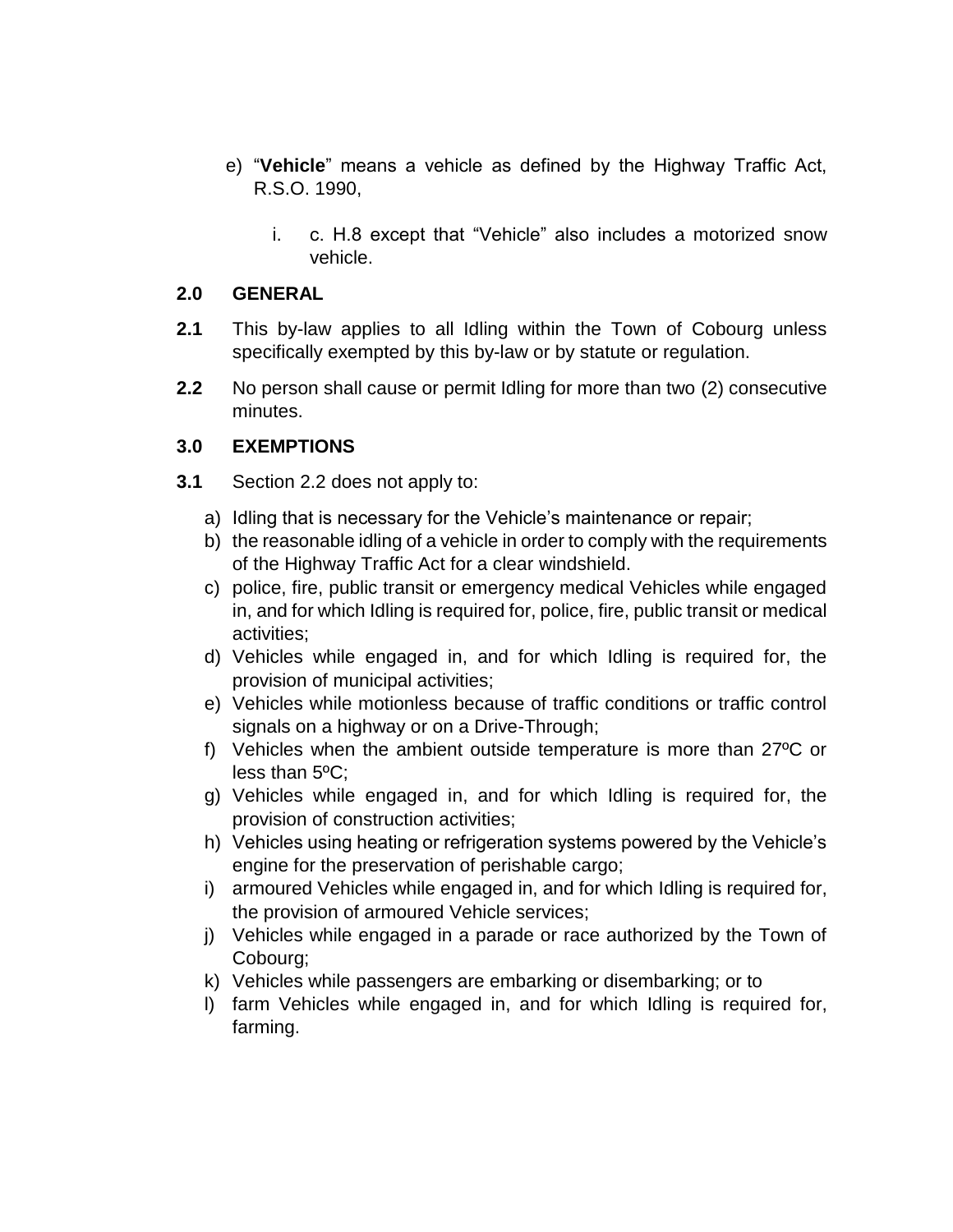# **4.0 ORDER TO DISCONTINUE ACTIVITY**

- **4.1** Where an Officer is satisfied that a person has contravened this By-law, the Officer may make an order requiring the person who contravened the By-law or who caused or permitted the contravention or the owner or occupier of the land on which the contravention occurred to discontinue the contravening activity.
- **4.2** An order under section 5 shall set out:
	- a) reasonable particulars of the contravention adequate to identify the contravention and the location of the land on which the contravention occurred; and
	- b) the date by which there must be compliance with the order.
- **4.2** Any person who contravenes an order issued under section 4.0 is guilty of an offence

# **5.0 NOTICE**

- **5.1** Any notice or document respecting this By-law may be given in writing in any of the following ways and is effective:
	- a) on the date a copy is personally delivered to the Person to whom it is addressed;
	- b) on the third (3rd) day after a copy is sent by regular mail or by registered mail to the Person's last known address;
	- c) upon confirmation of the successful transmission of a copy by facsimile transmission to the Person's last known facsimile transmission number;
	- d) upon sending a copy by e-mail transmission to the Person's last known e-mail address;
	- e) upon a copy being posted on the door of any building or structure on the Person's last known Premises or, where no building or structure exists, on a stake erected by the Officer on the Person's last known Premises; or on the date a copy is placed on or affixed in any manner to a Person's motor vehicle.